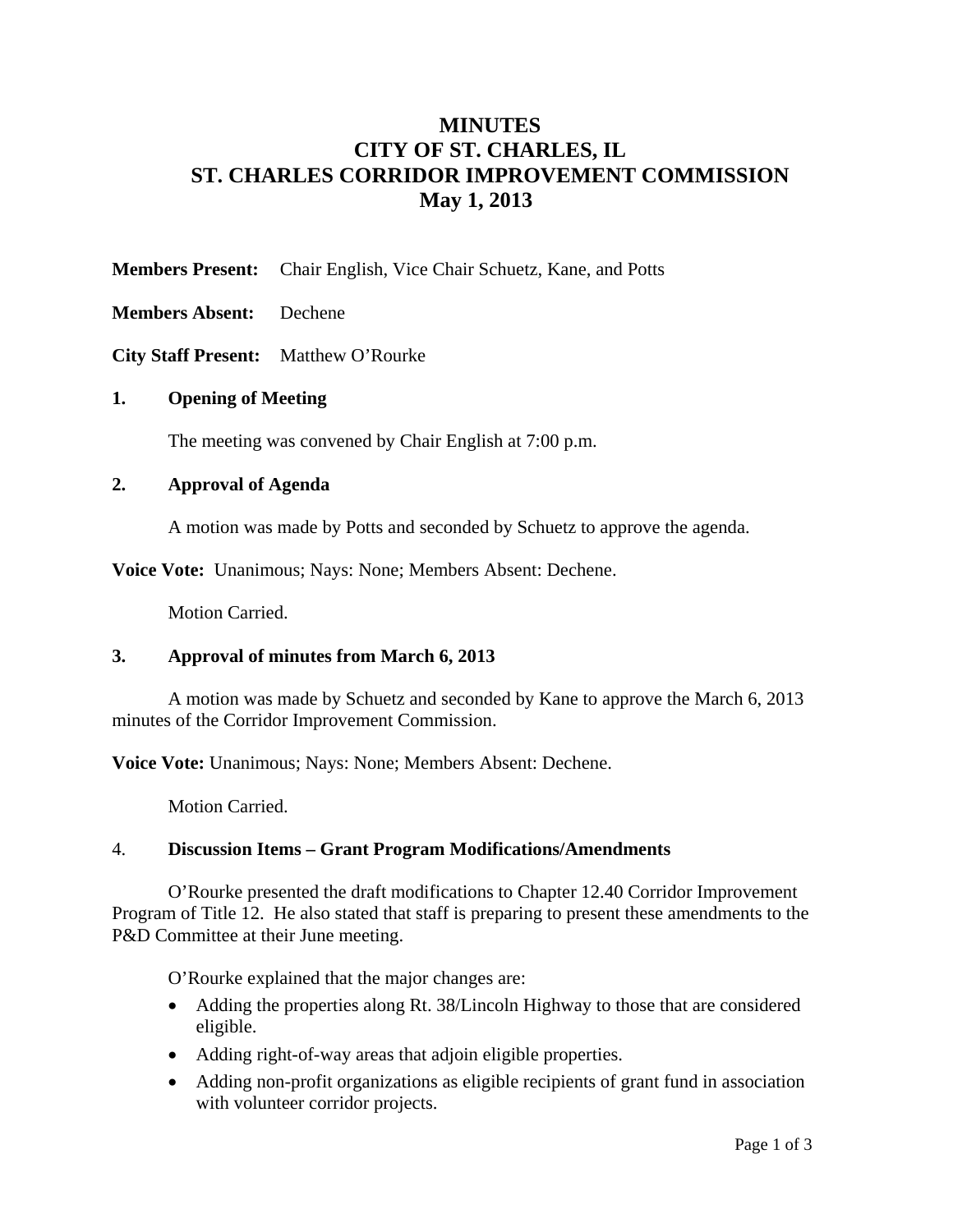• Adding hardscape materials as eligible landscape improvements.

Member Potts asked for clarification regarding the right-of-ways adjoining eligible properties. O'Rourke stated that the definition is meant to clearly state that only right-of-ways directly along the defined corridors are eligible and not any right-of-way in town.

Chair English asked for some clarification of the hardscape materials. O'Rourke stated that the intent is to include more permanent improvements. Member Potts stated that it is fine to add more permanent materials but would like to see the budget increased to account for these improvements. O'Rourke stated that the budget has been increased to account for these changes, but also that the ordinance is being revised and that it would be better to have these types of improvements available as an option. Member Schuetz asked if there is any discretion regarding project approval in case they feel a project does not merit the Commission paying for hardscape. Chair English stated that the budget will be set and the Commission will still have to approve the plans. O'Rourke stated that there will not be a mandate that hardscape will have to be included in each grant. O'Rourke stated that there will have to be some oversight by the Commission as to what projects merit the improvements based on impact.

Member Potts asked if this was going to tie into the sign amortization. O'Rourke stated that the intent would be to work in coordination with those property owners and create and opportunity to have more landscaping located around the new signs, but the grants would not help pay for the signs themselves. Member Potts asked if this would pay for decorative bases on signs. O'Rourke stated that any part of the physical sign would not be an eligible improvement.

Chair English stated that the concerns might be answered in the definition of what is eligible and that the improvements have to go above and beyond the requirements of the Zoning Ordinance.

A motion was made by Schuetz and seconded by Potts to recommend approval of and forward the proposed amendments to Chapter 12.40 Corridor Improvement Program.

**Voice Vote:** Unanimous; Nays: None; Members Absent: Dechene.

Motion Carried.

## **5. Additional Business**

Member Potts stated that she has been in contact with McDowell and tried to get them to submit before the end of the last fiscal year for a four season grant. She asked if she should bring this in for the fiscal year. O'Rourke stated that his understanding is that the funds were budgeted in the corridor grant program. He stated he would check and see if a four season grant was still possible.

Chair English asked if the four season grants were still possible. O'Rourke stated that the four season grant program is not going away, but the funds are budgeted for the matching grant